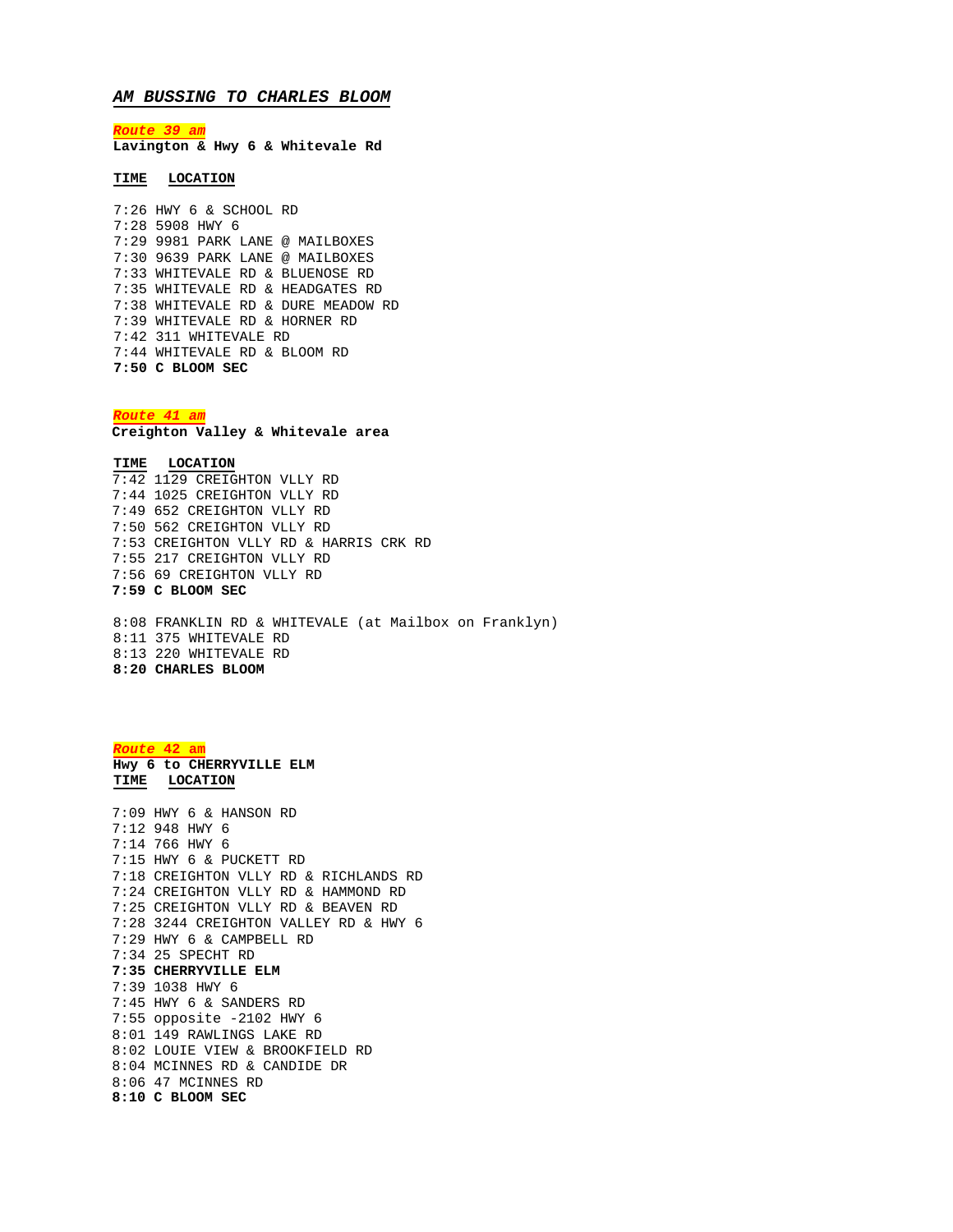*Route 45 am* **Trinity Valley, Mable Lk RD**

**TIME LOCATION**

7:09 1091 TRINITY VLLY RD 7:10 TRINITY VLLY RD & MCQUINNA RD 7:21 TRINITY VLLY RD & BOBBIE BURNS RD 7:28 2310 TRINITY VLLY RD 7:38 1379 TRINITY VLLY RD 7:43 942 TRINITY VLLY RD 7:47 413 TRNITY VLLY RD 7:49 221 TRINITY VLLY RD (LAND FILL ENTRANCE) 7:51 TRINITY VLLY RD & LUMBY MABLE LK RD 7:52 446 MABEL LK RD (VALLEY VIEW TRAILER CRT) 7:53 MABLE LK RD & HURT RD 7:54 290 MABLE LK RD 7:55 256 MABLE LK RD **8:00 CHARLES BLOOM**

*Route 46 am* Shuswap River Rd, Mabel Lk Rd, & Albers Rd to CHARLES BLOOM

**TIME LOCATION** 7:37 MABEL LAKE & SIGALET RD 7:40 MABEL LAKE & SQUAW VALLEY RD 7:43 MABEL LAKE & LAWRENCE RD 7:44 2301 MABEL LK RD 7:48 1938 MABEL LK RD 7:49 1763 MABEL LK RD – 2 BUS LENGTH PAST 7:50 MABEL LAKE RD & SHUSWAP RIVER RD – JUST BEFORE INTERSECTION 7:51 1515 MABEL LK RD 7:52 1444 MABEL LK RD 7:58 MABEL LK & RIGGINS RD 7:59 MABEL LK RD & RAWLINGS LK RD 8:00 1008 MABEL LK RD 8:01 941 MABEL LK RD 8:02 798 MABEL LK RD @ MAILBOXES 8:04 653 MABEL LAKE RD BY RANGEVIEW RD 8:05 578 MABEL LK RD **8:18 BLOOM**

*Route 50 am* **Sugar Lk Rd & North Fork Rd CHARLES BLOOM Hwy 6 to CHARLES BLOOM** 

**TIME LOCATION** North Fork Rd to CHERRYVILLE Sugar Lk Rd & Hwy 6 to CHERRYVILLE ELEM

## **TIME LOCATION**

6:48 HWY 6 & BYERS RD 6:50 1388 HWY 6 BY SANDERS RD 6:52 1315 HWY 6 @ OLIVE FORESTRY RD 6:53 HWY 6 & RICHLANDS RD 6:56 163 SUGAR LK RD 6:58 268 SUGAR LK RD 7:00 290 SUGAR LK RD 7:09 1301 SUGAR LK RD 7:13 1136 SUGAR LK RD 7:16 792 SUGAR LK RD